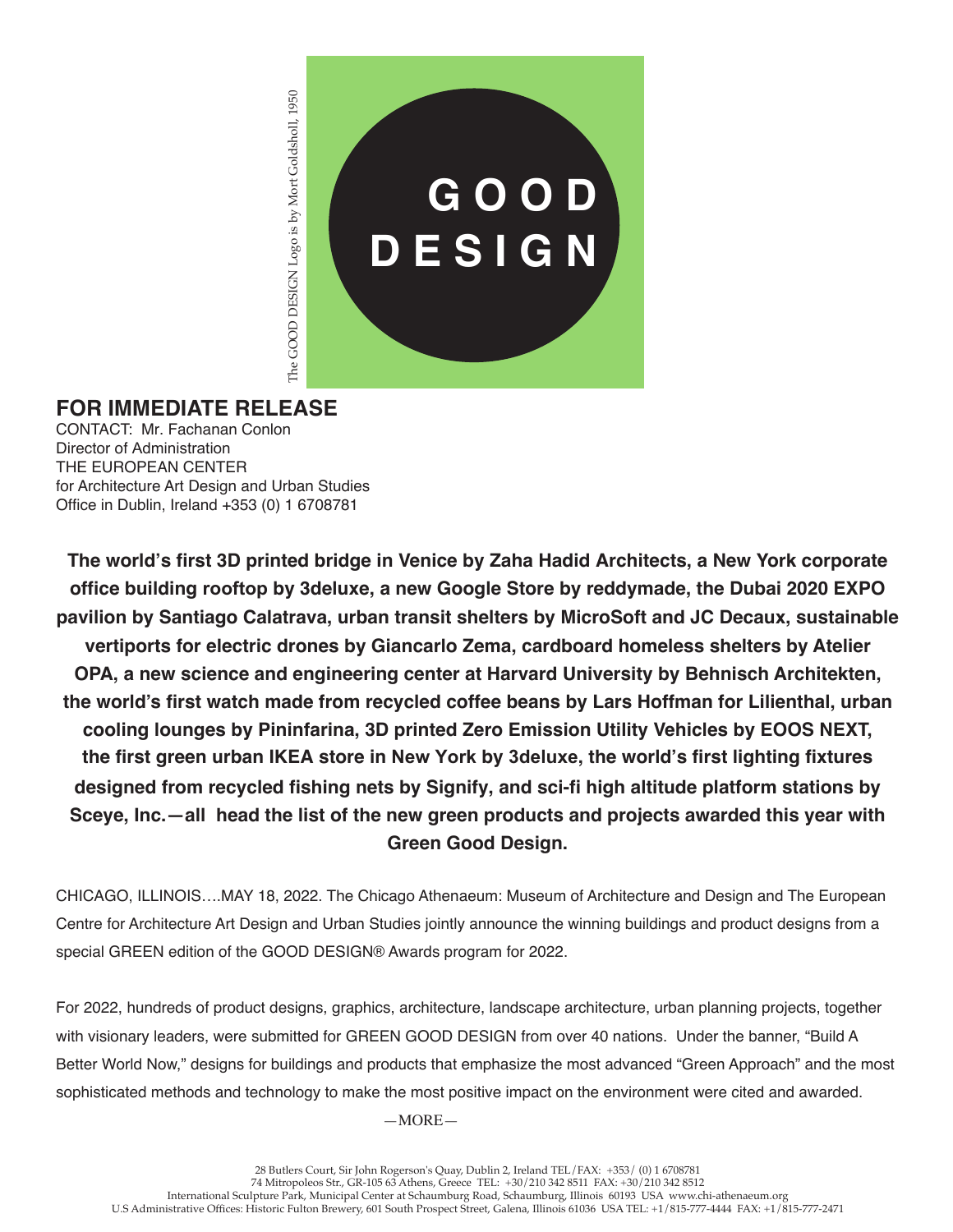## GREEN GOOD DESIGN AWARDS 2022 Add One

The 2022 GREEN building and product designs can be viewed at The Chicago Athenaeum's website: gooddesign.org.

Founded in Chicago in 1950 by Eero Saarinen and Charles and Ray Eames, GOOD DESIGN remains the oldest and most established awards program for the most innovative and visionary new product design worldwide. For over 70 years now, the Award has been given to everything and anything from a NASA space ship to a paper clip. In 2021, over 1,100 new product designs and graphics from over 50 nations were recognized with the distinguished GOOD DESIGN Award. The world's most prominent FORTUNE 500 companies use the GOOD DESIGN logo in the branding of their products, which has become a strong and effective mark of public recognition of Design Excellence globally.

Now, 71 years after the founding of GOOD DESIGN, The Chicago Athenaeum: Museum of Architecture and Design and The European Centre for Architecture Art Design and Urban Studies continues a special edition of GREEN GOOD DESIGN to focus on the most important new international products and buildings and construction and planning projects that are leading the global way to a design that is fully sustainable and compatible with the highest standards of good environment.

This year, a jury composed of The European Centre's International Advisory Committee selected over 150 new buildings, landscape projects, and product designs from over 30 nations as a new design direction for an even greater, more heightened awareness to protect the world's natural resources and the manufacturing and end-user's growing concerns for a healthy ecology and human environment. Conserve, reuse, retrofit, and recycle are prominent themes running across each awarded new product and building design.

"This program," states Christian K. Narkiewicz-Laine, Museum President/CEO, The Chicago Athenaeum, dramatically indicates that the Green Movement is in full swing worldwide—from Singapore to Paris and Los Angeles. Architects and designers are quickly developing more and more interesting solutions to meet a more sustainable and ecologically correct future."

For 2022, awarded buildings, urban plans, and products from the following nations include: Austria, Belgium, Canada, China, Denmark, Finland, France, Germany, Greece, India, Italy, Ireland, Israel, Jamaica, Japan, Korea, Lebanon, Malaysia, México, New Zealand, Norway, Republic of Singapore, Spain, Sweden, Switzerland, Taiwan, The Netherlands, Turkey, United Arab Emirates, United Kingdom, United States, and Vietnam

More impressive is the list of visionary companies and industrial design firms producing state-of-the-art appliances, transportation products, kitchens, housewares, fixtures, building products, electronics, lighting, floorcovering, office furniture by such leading global firms as: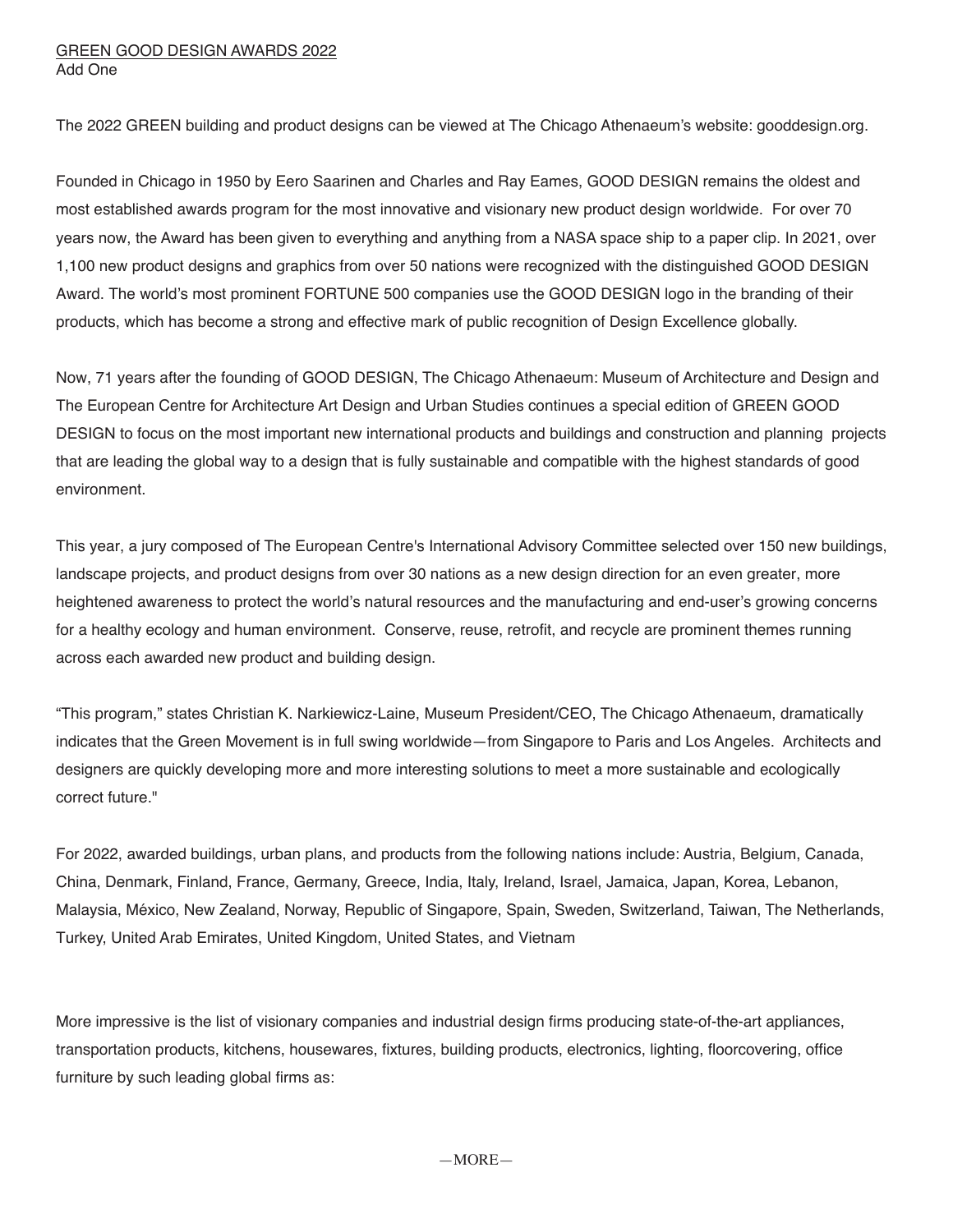3d printed design • Alfred Kärcher SE & Co. KG • Austria Federal Economic Chamber • Austria's Federal Ministry of Digital and Economic Affairs • B&B Italia SpA • beMatrix • Bene AG • Brühl & Sippold GmbH • Carlsberg Group • China Overseas Land and Investment (COLI) • City of Dubai • Dell Technologies Inc. • Dreo Macro Pro Air Purifier • ERCO GmbH • EXPO 2020 Dubai • FILIPPI 1971 srl. • Fitbit LLC. • Flos SpA • FLOR at Interface • Framery Oy • Google, Inc. • Grohe AG • Guangzhou • EHang Intelligent Technology Co. Ltd. • HÅG AS • Harvard University • Holcim • HP Inc. • IKEA • Illu Stration by Mary-Ann Williams • JCDecaux North America, Inc. • Juice Technology AG • Kalon Studios • Keilhauer • Kidswell • Kotobuki Seating, Co., Ltd. • La Grangette • Lamda Development • Landscape Forms • Leonardo Da Vinci National Museum of Science and Technology • Lilienthal Lifestyle GmbH • LUUM Textiles • Micro Mobility Systems AG • Missouri State University • Nardi SpA • Neuland GmbH & Co. KG • New York State Office of Parks, Recreation and Historic Preservation • Nobuhiro Hotta • Notpla Limited • Nucap Industries • Orange • OXO International • Palazzetti Lelio SpA • Parador GmbH & Co.KG • Quality Edge • Ruwido Austria GmbH • Sanofi Aventis Deutschland GmbH • Sceye, Inc. • SENATOR GmbH • Signify • Sodastream International Ltd. • Softline A/S • Studio TK • The 3M Company • Teknion Corporation • TerraCycle • The Mohawk Group • The Ohio State University • Tupperware General Services N.V. • University of Arkansas • UYN Sports • Yurtbay Seramik Sanayi ve Ticaret A.Ş.

Leading international design, architecture, and landscape architecture offices were also honored:

1+1>2 Architects • 3deluxe • 3M Design • A+ Architects • Adrian Smith + Gordon Gill Architecture • Aidlin Darling Design • Andrew Jones Design • archimania • Architekten Stuttgart, Obermeyer Planen+Beraten • Arquitectonica • Atelier Nomadic • Atelier OPA Co., Ltd. • Aube Shenzhen Architectural Engineering Design Co., Ltd. • BEHF Architects • Behnisch Architekten • BKSK Architects • BNIM • Brad Ascalon Studio NYC • BRAG arquitectos • Giancarlo Zema Design Group • Chain10 Architecture & Interior Design Institute • C.F. Møller Architects • DCA Design International Ltd. • Designworks, a BMW Group Company • doxiadis+ Architects & Landscape Architects • DP Architects Pte Ltd. • DPLUS Vietnam • EOOS Next GmbH • ETH Zurich and Computation • Flokk AS • Form4 Architecture • Form Us With Love • Formway • GAD Architecture • Giancarlo Zema Design Group • gronych+dollega architekten • HP Inc. • HKS Architects • ISA Internationales Stadtbauatelie • Jasper Morrison • Kati Meyer-Brühl • Kendall Heaton Associates • Kobi Karp Architecture & Interior Design Inc. • Kräftner Landschaftsarchitektur Green4Cities • Lars Hofmann • Leers Weinzapfel Associates • LibertyDotHome GmbH • Lissoni & Partners • Mackey Mitchell Architects • MARCARCH srl. • Mario Bellini Associati • Mark Cavagnero Associates • MARVEL • MIA Design Studio • Modus Studio • Nacar Design • Neumann Monson Architects • NIHON SEKKEI, Inc. • OJB Landscape Architecture • OLIN • PBDW Architects • PearsonLloyd Design Ltd. • Richard Burck Associates, Inc. • Pickard Chilton • Pininfarina SpA • Plants + People • Quadriga • querkraft architekten zt gmbh • Raed Abillama Architects • Raffaello Galiotto Industrial Design • Reddymade • Sanjay Puri Architects • Sascha Sartory • SCAPE • Singapore-ETH Centre Future Cities Laboratory • Smart Design • SmithGroup • Smith-Miller + Hawkinson Architects • STACKLAB • Stacy Wolff • Stephen Stimson Associates Landscape Architects • Studio Joseph • Superunion • Suzanne Tick • Swire Properties Inc. • Tamooz Ltd. • Tangu Architecture Sdn Bhd. • Tapio Anttila Collection Ltd. • The LA Group • Thomas Schroepfer • TLCD Architecture • TODA • Toan Nguyen Studio • Towers | Golde • TYYZ • University